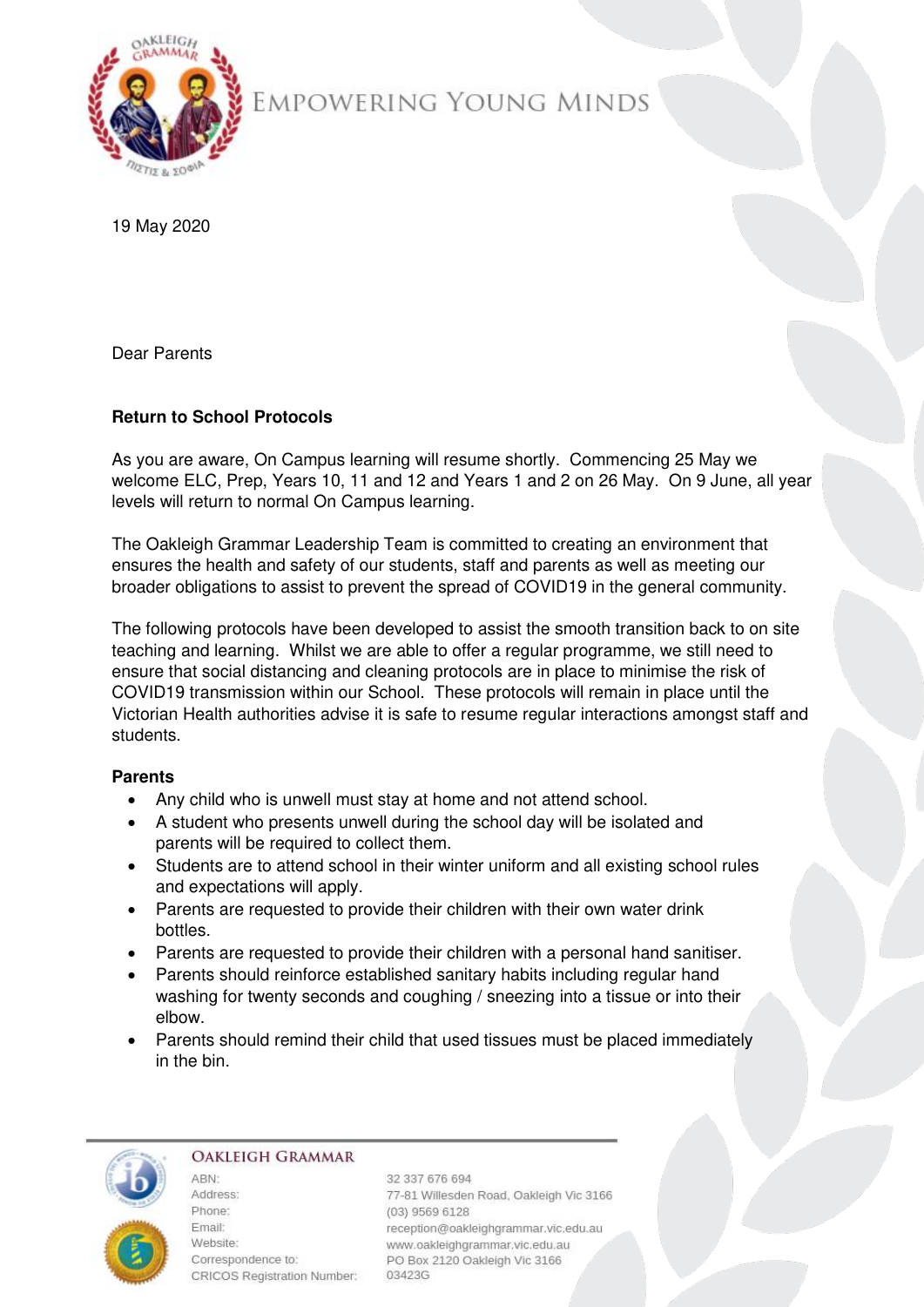## **Morning Drop Off**

- No parents are permitted to enter any School gate or be on campus unless they have a purpose at Reception.
- Junior School students will enter the School via Gates 1 and 6 only.
- Middle School and Senior School students will enter the School via Gate 2 only.
- Gates will be open at 8.20am. Early drop offs are to report to Gate 1.
- Please see the attached map for locations of Gates referred to in this letter.

## **Afternoon Pick Up**

- No parents are permitted to enter any School gate or be on campus unless they have a purpose at Reception.
- All gates will open at 3.20pm.
- Parents of Middle and Senior School students are requested to identify a meeting point at a location away from the Campus, such as Paddington or Euston Roads.
- Parents of Junior School students (Prep, Years 1 and 2) will pick up students from the gymnasium via Gate 4 on Bletchley Road.
- Junior School students (Years 3 to 5) can be picked up from Gate 1.

Please note that Junior School parents should pick up their youngest child first and then proceed to the next relevant gate. If a Middle or Senior School sibling is picking up a Junior School student, they should exit from Gate 2 and proceed to the relevant Gate for collection of their sibling.

## *Access to the school yard per se, and indeed via Reception is prohibited to parents.*

#### **Late Arrivals**

• Students who arrive after 8.45am must enter Reception one at a time and sign in as normal, unaccompanied by parents.

Key considerations under School protocol will be given to prevention of congestion and large gatherings, prioritisation of social distancing and proper hygiene practices to ensure that the health and wellbeing of all staff and students is at the fore.

I thank you for your understanding and ongoing support as we resume On Campus learning.

Yours sincerely

nec class

Mark Robertson **Principal**  B Ed, M Ed St, AMACEL, MACE, AFAIM, MAIC



#### **OAKLEIGH GRAMMAR**

ABN: Address: Phone: Email: CRICOS Registration Number: 03423G

32 337 676 694 77-81 Willesden Road, Oakleigh Vic 3166 (03) 9569 6128 reception@oakleighgrammar.vic.edu.au Email:<br>
Website: www.oakleighgrammar.vic.edu.au<br>
Correspondence to: PO Box 2120 Oakleigh Vic 3166